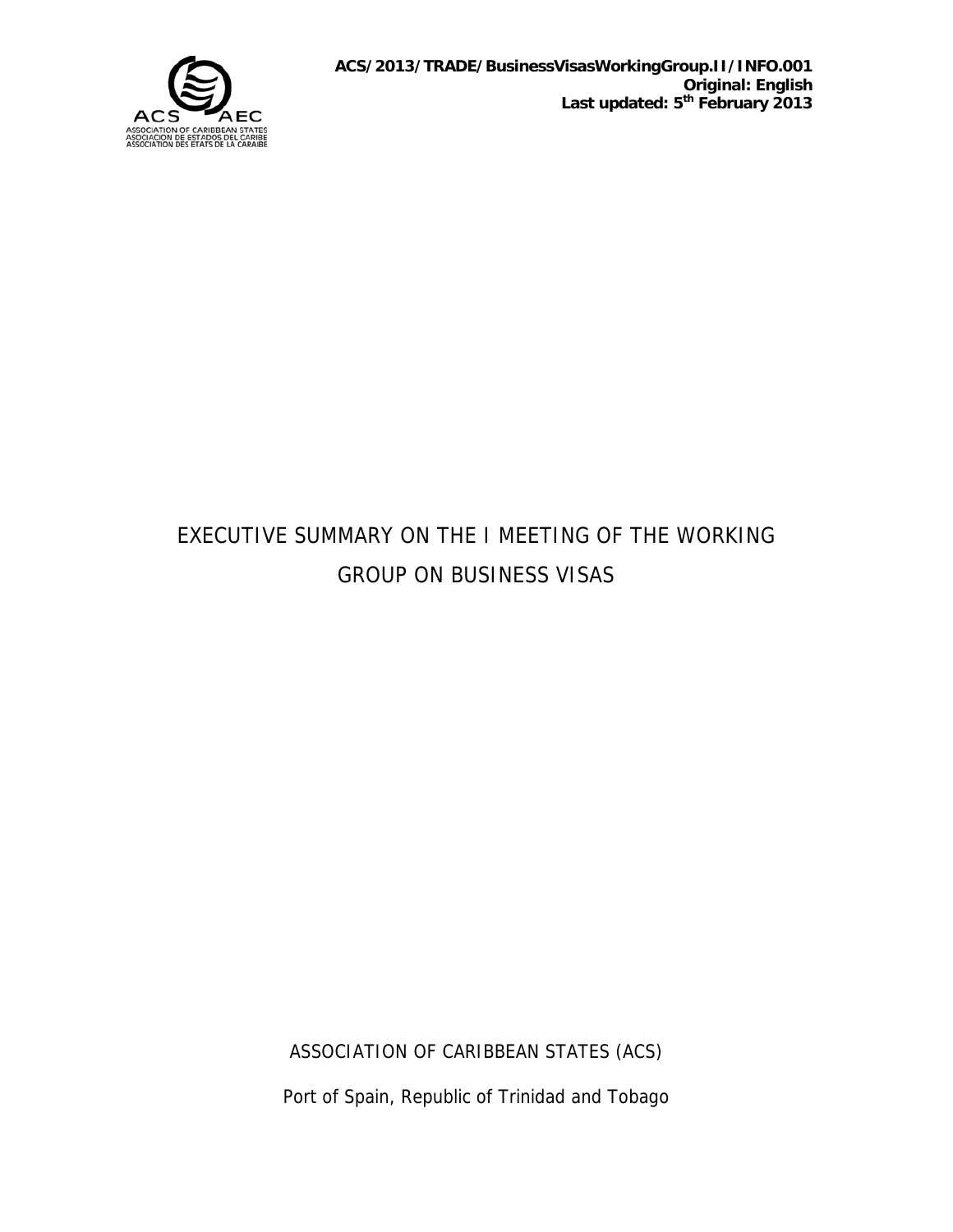### ASSOCIATION OF THE CARIBBEAN STATES

# EXECUTIVE SUMMARY ON THE I MEETING OF THE WORKING GROUP ON BUSINESS VISAS

#### Port-of-Spain, Trinidad and Tobago, 25 January 2013

The I Meeting of the Working Group on Business Visas was held on  $25<sup>th</sup>$  January 2013, to provide a forum for discussion on strategies that can be implemented in order to achieve an ideal environment for trade and investment, with emphasis on the ease of obtaining business visas. The meeting was chaired by the Republic of Guatemala in its capacity of Vice Chair of the Special Committee on Trade, represented by H.E. Ambassador Dr. Guisela Godinez Sazo. The meeting also served to identify existing obstacles in the bureaucratic procedure for obtaining the relevant documentation permitting the business and investment community to legally operate in the ACS region.

#### **III: Report on Analysis of Country Questionnaires**

The Director of Trade Ms Ariadna Perez presented the report on the findings and analysis of the information obtained in the country questionnaires. (Attached **ACS/2013/TRADEBusinessVisasWorkingGroup.I/WP.003)** 

The results of the questionnaires highlighted the differences and similarities in the immigration law specific to the obtainment of business visas. Of the six (6) Member States that completed the questionnaires, two (2) do not issue business visas, with no legal accommodations for such visitors. St. Kitts and Nevis expressed that the treatment of business persons is governed by the Investment Promotion Act of 2007. It was indicated that most, if not all Member States present have implemented or are in the process of implementing regulations that cater to business people and investors. There are also governmental and independent institutions that provide valuable information and act as a liaison for business persons and investors, and market in which they want to be established.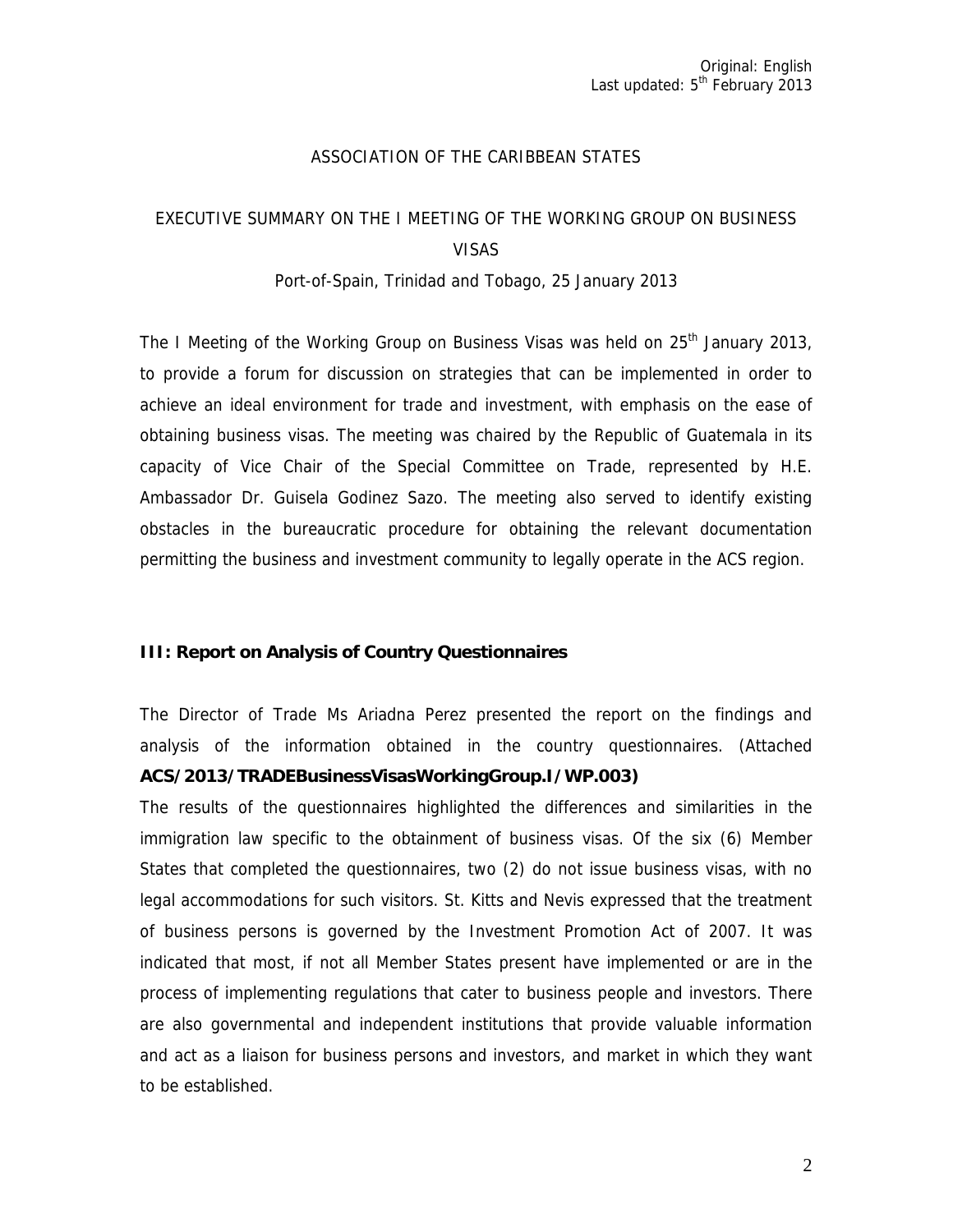# **IV: Investment Facilitation in the ACS Region: The Trinidad and Tobago Perspective.**

The Trinidad and Tobago Chamber of Industry and Commerce (herein after referred to as the Chamber) presented to the meeting a power-point presentation about the nature and scope of their activities in relation to the facilitation of Trade in the region. Also highlighted were the benefits of similar institutions to business persons and investors. The Chamber in Trinidad and Tobago acts as a mediator for foreign investors seeking to enter the local market. In the preliminary stages of an investment or business venture, The Chamber offers detailed and well-researched information about economic environment of local market. They also assist in the administrative and logistical terms, providing "matchmaking" services where business men and investors are introduced to local enterprises that will be beneficial to their lines of business.

A subsequent video presentation provided by the Tourism Development Company of Trinidad and Tobago LTD, on investment opportunities in Trinidad and Tobago further underscored the potential that Greater Caribbean has to offer. The strategic location, the cultural diversity, the idyllic setting are elements that attract foreign business persons and investors through tourism. The Director of Trade indicated that the Tourism authorities of many ACS states produce similar promotional videos encouraging foreigners to their shores for various purposes including business, yet the administrative process that allows business persons and investors to legally engage in gainful ventures is oftentimes lengthy and constitutes a barrier to trade and investment and therefore needs to be addressed. The Director also noted that there should be a connection between security, immigration and investment promotion of the Member States: while the Tourism and Investment Promotion authorities are seeking to attract foreign investors, do their policies coincide with Immigration and Security policies, allowing these investors to operate in the host country?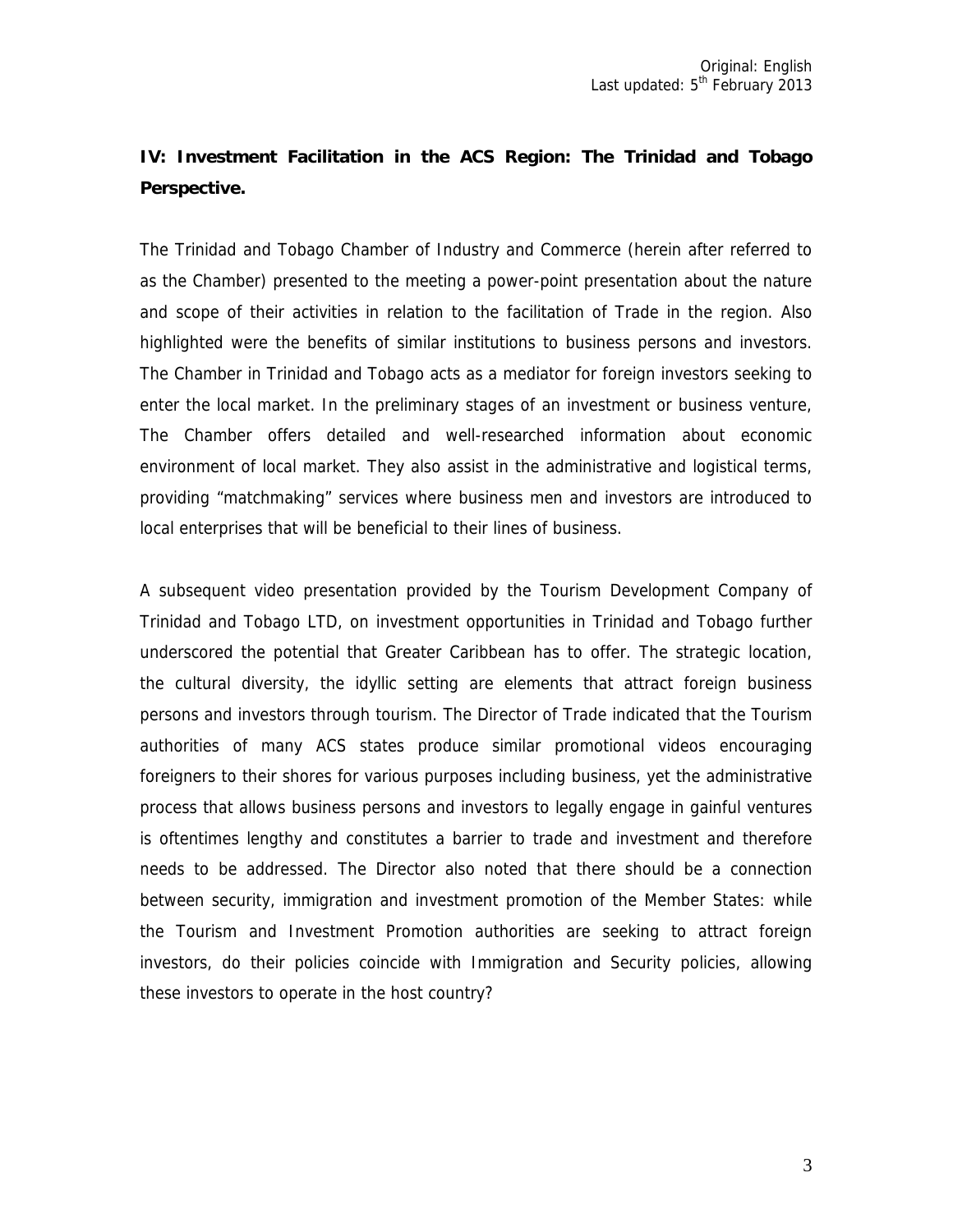## **V: Working Group Discussions (Legislation and Immigration Regulations)**

While information is readily available on the respective immigration websites of ACS member states, many, including Cuba, St. Kitts and Nevis stated that their immigration code is currently being revised in order to accommodate this type of movement. As it stands today, many complexities such as the inability to change the nature of one's visa within the host country, the amount of time to acquire adequate documentation allowing economic activity, and no legal framework for business persons and investors, hinder the trade in the region. A general observation among Member States is that the borders are open for recreational tourists but business persons and investors are faced with vaguely defined limitations that confuse the type of activity they are allowed to partake in.

### **VI: Working Group Discussions (Security and Defining Business Persons)**

Member States generally welcome foreign business persons and investors; however, there still exists concerns related to border control and security. The delegation of Mexico provided a detailed description of strategies employed by that Member State to manage security. One such strategy is the issuance of a biometric visa, with many security features to allow for easy detection of fraud. These visas are also issued after a background check on the applicant. It was also indicated that there has been legislation implemented to manage improved security measures.

The Trinidad and Tobago representative spoke of their cooperation with INTERPOL (International Criminal Police Organisation) in an attempt to safeguard their borders.